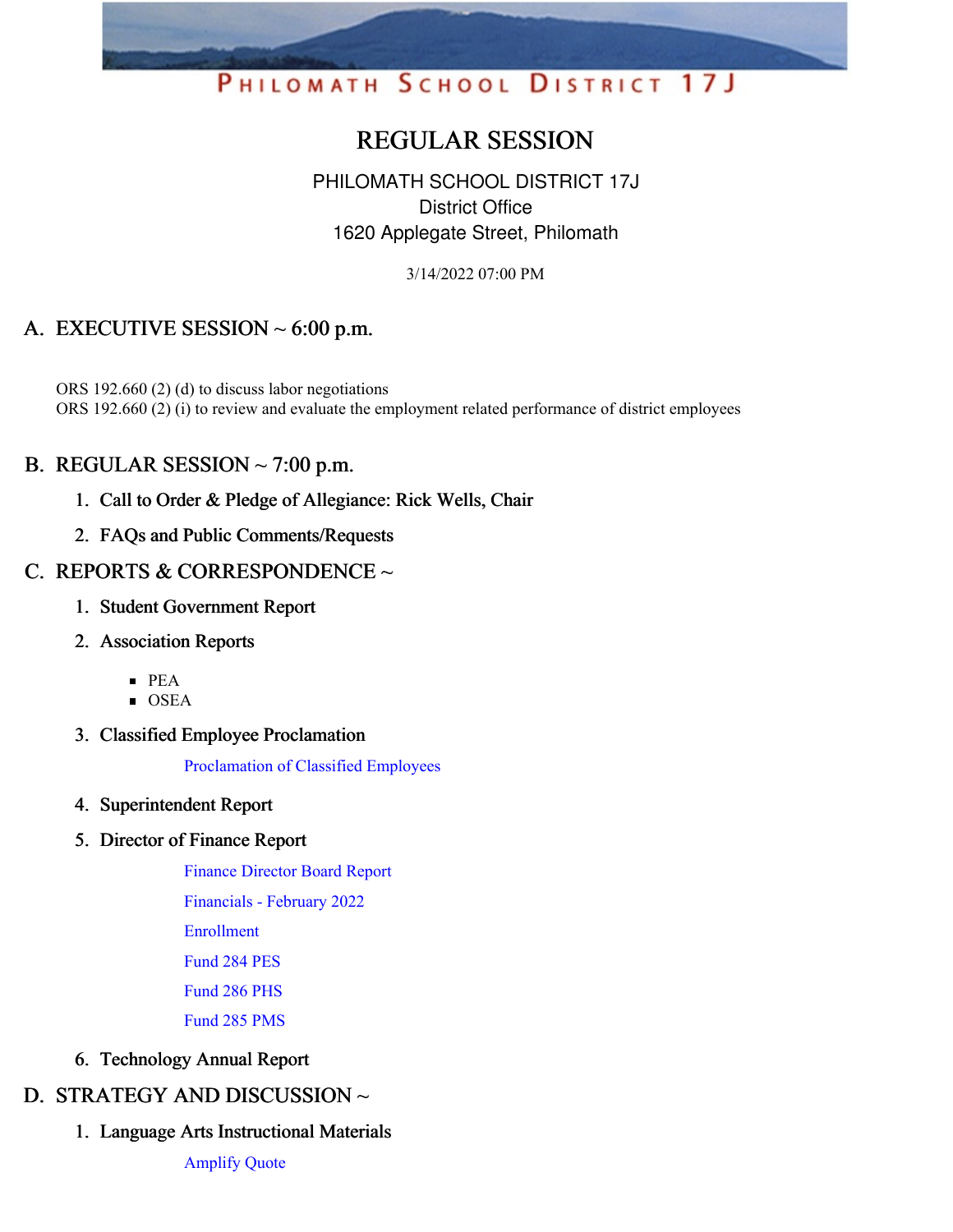- 2. KVCS Charter Agreement
- 3. Ready Schools, Safe Learners
	- **Mask Mandate Status**

Mask [Mandate](https://app.eduportal.com/documents/view/825009) Letter

- 4. Calendar Update
- 5. Local Option Levy

#### E. ACTION ITEMS  $\sim$

- 1. PMS Language Arts Adoption
- 2. PHS Boiler Replacement Bid Approval

#### PHS Boiler [Replacement](https://app.eduportal.com/documents/view/826222)

#### 3. CPS Roofing Bid Approval

CPS [Roof](https://app.eduportal.com/documents/view/826221)

#### 4. Licensed Renewals

Licensed Renewal [Summation](https://app.eduportal.com/documents/view/825049)

[Licensed](https://app.eduportal.com/documents/view/825048) Renewal List

#### 5. Consent Agenda

[Consent](https://app.eduportal.com/documents/view/826217) Agenda Check listing - [February](https://app.eduportal.com/documents/view/826214) 2022 Minutes - [February](https://app.eduportal.com/documents/view/824954) 16, 2022 [SB](https://app.eduportal.com/documents/view/826246) [MP](https://app.eduportal.com/documents/view/826245) [MM](https://app.eduportal.com/documents/view/826244) [MG](https://app.eduportal.com/documents/view/826243) **[CK](https://app.eduportal.com/documents/view/826242)** 

### 6. Policies (Second Reading)

[Policy](https://app.eduportal.com/documents/view/824957) CM [Policy](https://app.eduportal.com/documents/view/824959) DJC [Policy](https://app.eduportal.com/documents/view/824962) IGDJ [Policy](https://app.eduportal.com/documents/view/824963) IIA [Policy](https://app.eduportal.com/documents/view/824965) IKFB [Policy](https://app.eduportal.com/documents/view/824966) IL [Policy](https://app.eduportal.com/documents/view/824967) JECB

# F. MEETING CLOSURE ~

- 1. Board Reports & Thanks
- 2. Next Meeting Agenda Items